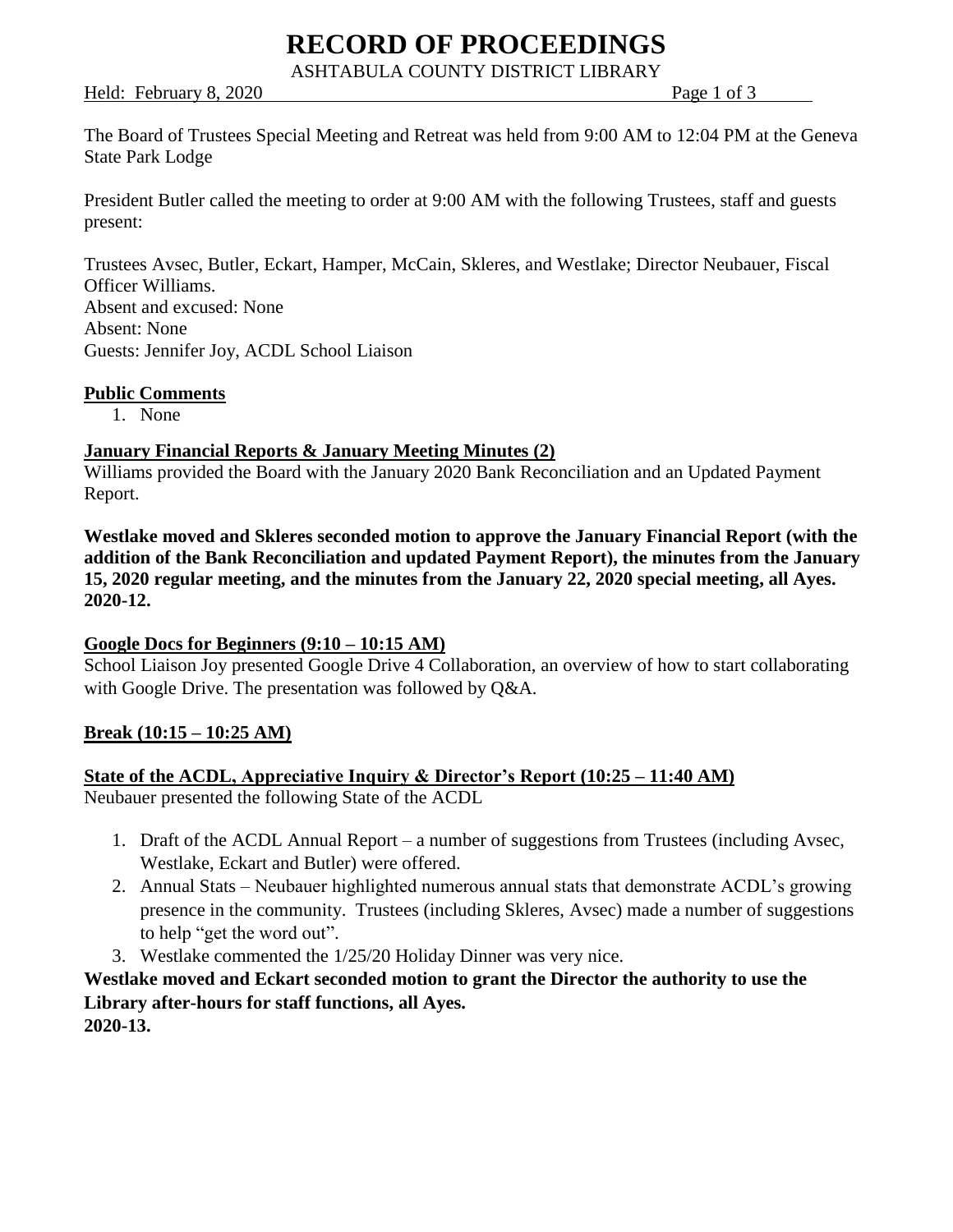# **RECORD OF PROCEEDINGS**

ASHTABULA COUNTY DISTRICT LIBRARY

#### Held: February 8, 2020 **Page 2 of 3**

- 4. Organizational Chart Neubauer reviewed the changes to the Organization Chart from 2014 to present, and discussed her staffing philosophy. The following questions were asked and answered:
	- Avsec asked who is leading collection development, and Neubauer answered the Information Services Manager (Thornton).
	- Hamper asked about who is coordinating attendance /participation at outside events, and Neubauer answered the Marketing Coordinator (Hazy).
	- Westlake asked the current number of exempt employees, and Neubauer answered 5.
	- Butler stated that 2020 is the year to make a decision on the Bookmobile program. During the ensuing discussion Skleres asked how the BKM Outreach Coordinator feels about the future use and Penny answered he (Wylder) believes the Bookmobile is not needed. Skleres asked who is responsible for Outreach, and Neubauer answered Ryan Whelpley. Avsec asked how well Bookmobiles operate in other rural counties, and Neubauer answered they are very successful in many counties. Westlake then motioned to have the Director to make a recommendation to the Board by 05/21/2020. Eckart then called for more discussion. Westlake then asked Neubauer what she wanted, and Neubauer stated that the recommendation needed to be a part of the Library's long term vision. Butler then stated there is an open motion and asked if there was a  $2<sup>nd</sup>$ . Hearing none, Butler stated the motion died.
- 5. Appreciative Inquiry Neubauer informed the Board that Marta Stone will lead the Appreciative Inquiry, which is a 3-5 month process beginning in April, with ACDL providing the administrative work. The cost is estimated to be \$5,000.00
- 6. Director's Report Neubauer reported OrangeBoy will be used to conduct a new card holder survey, and in the future a survey of active and inactive cardholders and a shareholder survey.

# **10-Year Projection, 2020 Permanent Appropriations and Draft 2020-24 Technology Plan (11:40 – 11:55 AM)**

- 1. Williams reviewed the 10-Year Projection, and Eckart stated the Finance Committee agrees with the projection.
- 2. Williams presented the proposed 2020 Permanent Appropriations, pointing out the projected 2020 deficit of \$11,184 included no medical/dental/vision premium holidays after July  $1<sup>st</sup>$  and \$28,805 in Contingencies.

#### **Eckart moved and Hamper seconded motion to approve 2020 Permanent Appropriations as presented. Upon roll call, all voted Aye. 2020-14.**

3. Draft 2020-24 Technology Plan – Neubauer and Williams reviewed the draft of the 2020-24 Technology Plan, with the intention of asking for approval during the Board's 03/18/2020 meeting.